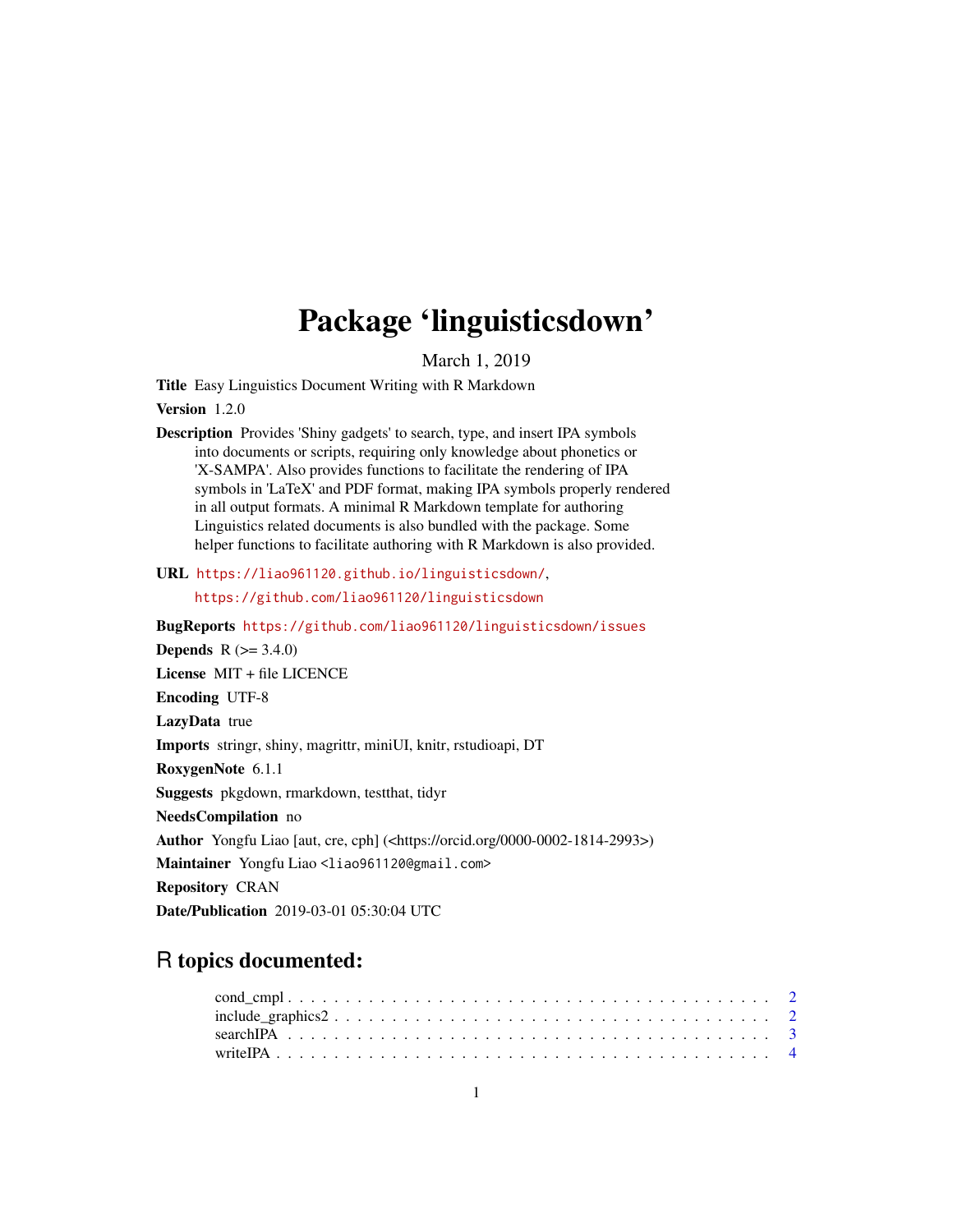#### <span id="page-1-0"></span>**Index** [5](#page-4-0). The second state of the second state of the second state of the second state of the second state of the second state of the second state of the second state of the second state of the second state of the second

#### Description

cond\_cmpl wraps a sequence of IPA string with LaTeX code in R Markdown document when compiled to LaTeX. When compiled to HTML, returns the original sequence.

#### Usage

cond\_cmpl(ipa)

#### Arguments

ipa String. A sequence of IPA symbols.

include\_graphics2 *Wrapper of* knitr::include\_graphics *to Deal with URLs and Invalid File Types*

#### Description

Deals with URL paths and invalid file types passed to path of [include\\_graphics](#page-0-0). When the output format of the R Markdown is PDF, and an URL is passed to path, the figure is automatically downloaded from the URL and included using the local relative path. If a figure has an invalid file extension for PDF output (e.g. .gif, .svg), the function passed to handler is used to override the default behavior: inserting figures with knitr::include\_graphics.

#### Usage

```
include_graphics2(path, alt_path = NULL, handler = function(path)
  knitr::asis_output(paste("View", tools::file_ext(path), "at", path)),
  ...)
```
#### Arguments

| path     | String. Path to a figure to be included. Can be either an URL or a local path.                                                                         |
|----------|--------------------------------------------------------------------------------------------------------------------------------------------------------|
| alt_path | String. An alternative figure path for path with invalid extensions. In the case<br>of PDF ('LaTeX') output, invalid extensions are .gif, .svg.        |
| handler  | Function. A function with a single argument path. Used to insert alternative<br>contents, such as a piece of text, when the figure cannot be inserted. |
| $\cdot$  | Other arguments to pass to include graphics.                                                                                                           |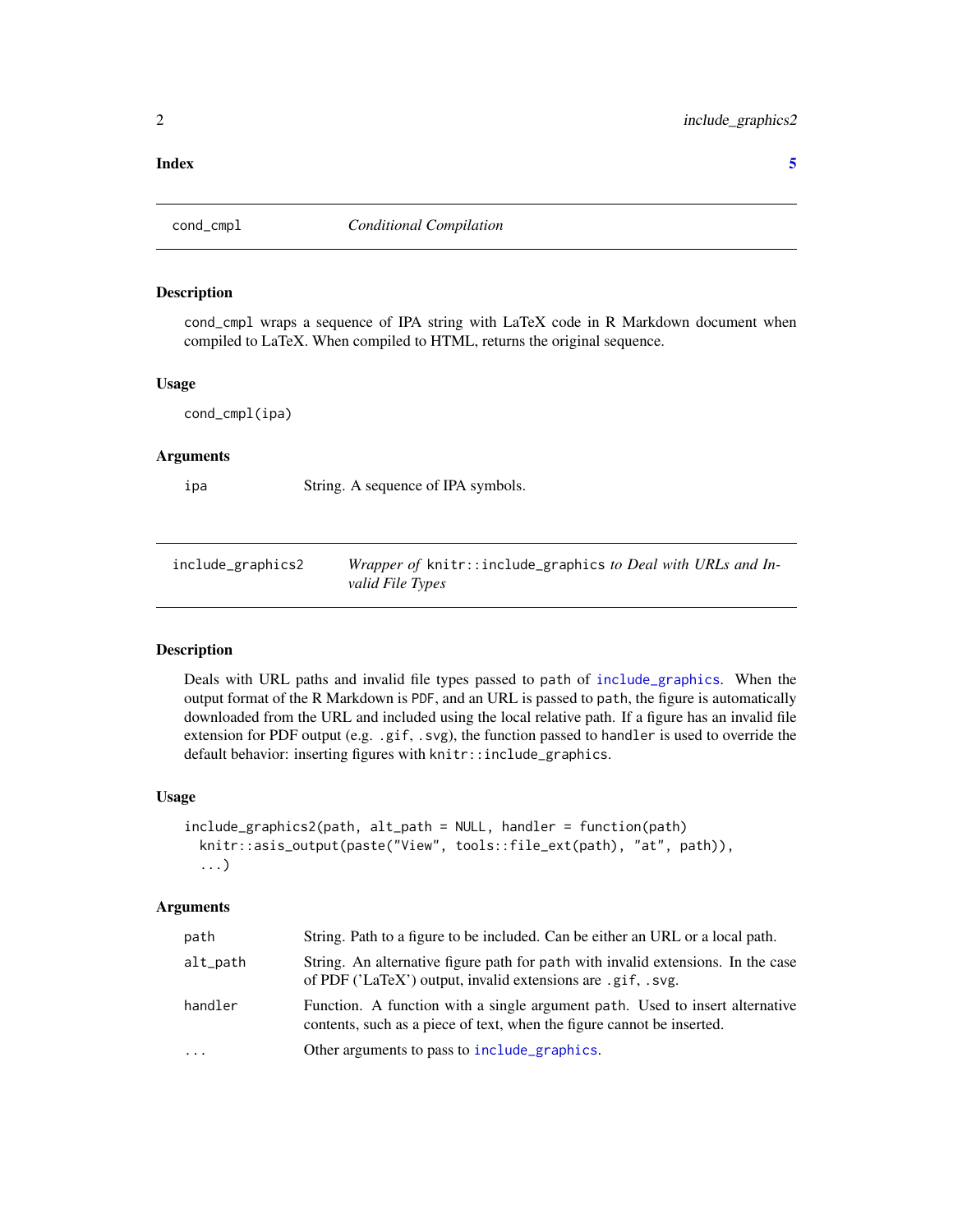#### <span id="page-2-0"></span>searchIPA 3

#### Details

Read more about using the function at [http://bit.ly/include\\_graphics2](http://bit.ly/include_graphics2).

#### Examples

```
png_url <- 'https://commonmark.org/images/markdown-mark.png'
gif_url <- 'https://media.giphy.com/media/k3dcUPvxuNpK/giphy.gif'
## Not run:
include_graphics2(gif_url, alt_path = png_url)
```

```
## End(Not run)
```
searchIPA *Lookup IPA symbols with phonetic features or X-SAMPA*

#### Description

Lookup IPA symbols with phonetic features or X-SAMPA

#### Usage

```
searchIPA(x = NULL, search = c("feature", "xsampa"))
```
#### Arguments

| X      | Character. A (partial) term of the features of an IPA symbol or the (partial) |
|--------|-------------------------------------------------------------------------------|
|        | X-SAMPA symbol corresponding to an IPA symbol. Defaults to NULL, which        |
|        | returns all IPA symbols with corresponding features and X-SAMPA symbols.      |
| search | Character. Search mode, either feature or x sampa.                            |

#### Value

A data frame with 3 rows.

#### Examples

```
# Check all IPA symbols
searchIPA()
# Search with feature
searchIPA("bilabial", "feature")
# Search with X-SAMPA
searchIPA("_h", "xsampa")
```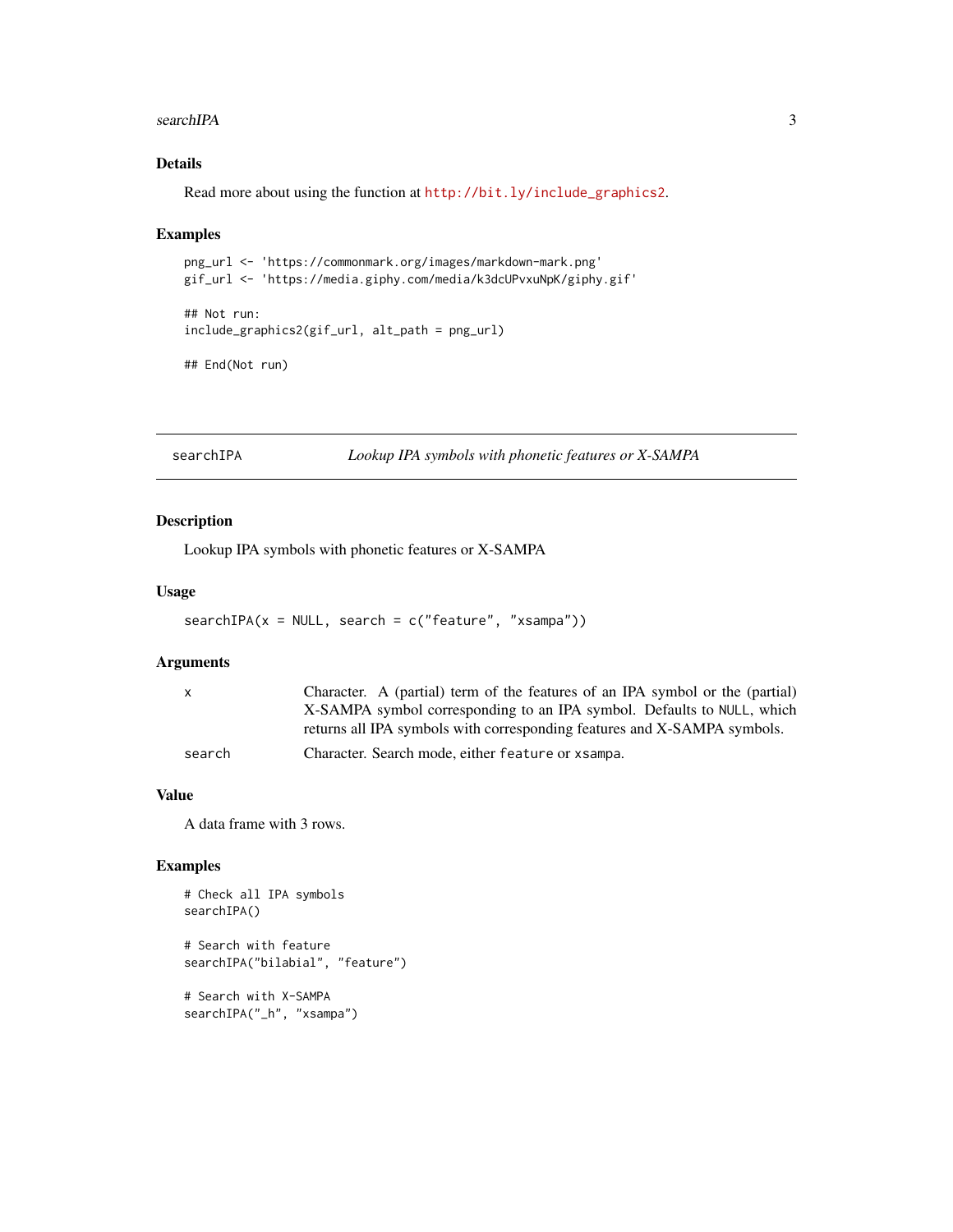<span id="page-3-0"></span>

#### Description

writeIPA opens a shiny gadget in the viewer pane of RStudio to let users insert a sequence of IPA symbols into the source pane or console. Users can choose to use phonetic features (such as *aspirated*, *schwa*, *vl* for voiceless, *vd* for voiced, etc.) to find IPA symbols or use the [X-SAMPA](https://en.wikipedia.org/wiki/X-SAMPA) input method directly. Note that due to the special meanings of backslash( $\iota$ ) in programming, backslashes( $\setminus$ ) in X-SAMPA symbols are replaced with slashes( $\setminus$ ).

#### Usage

writeIPA()

#### Value

Inserted plain text at the cursor returned by [insertText](#page-0-0).

#### Source

<https://github.com/dmort27/epitran/blob/master/epitran/data/ipa-xsampa.csv>